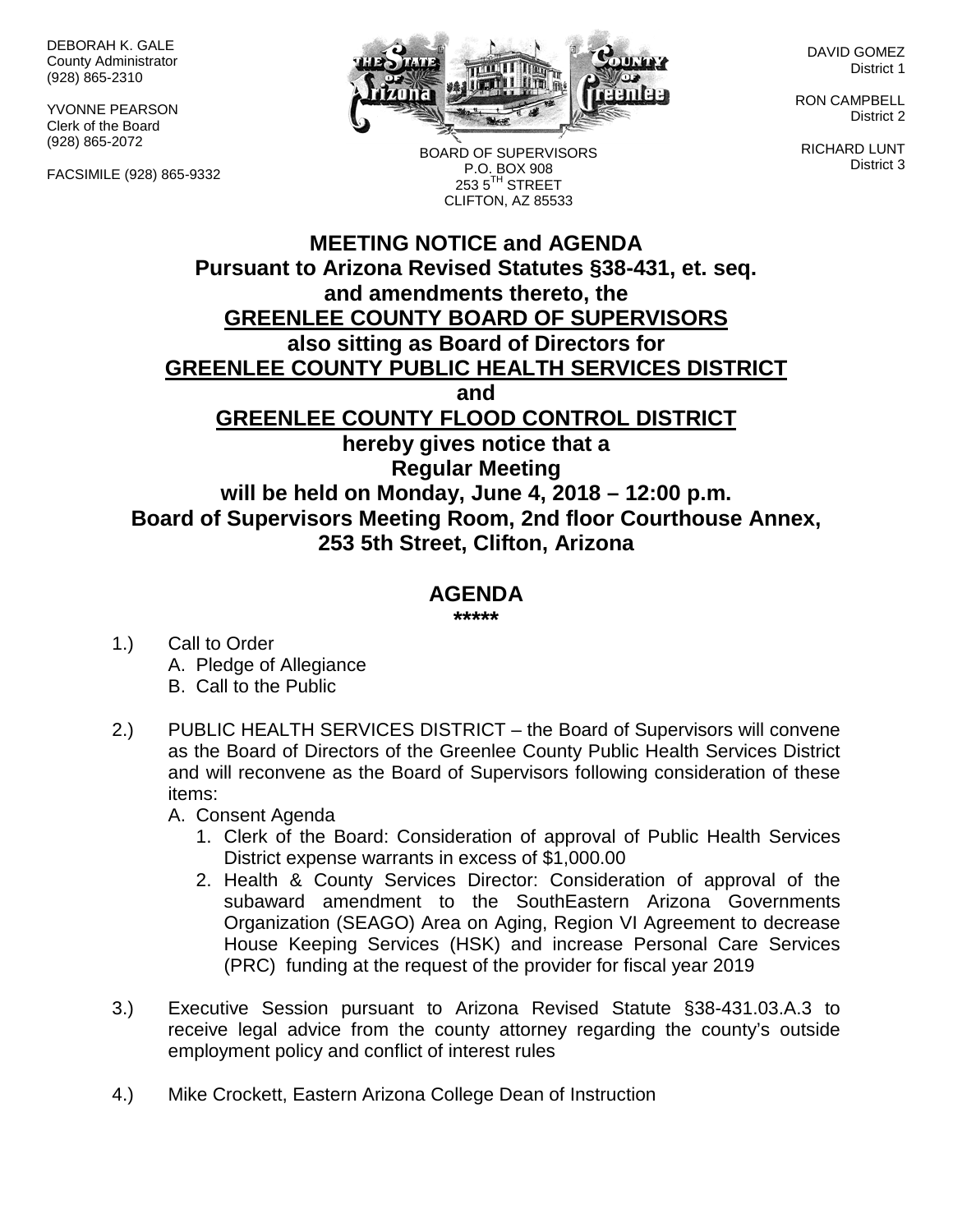- A. Discussion/Action regarding the Fiscal Year 2019 Intergovernmental Agreement with Eastern Arizona College for providing community college courses and programs
- 4.) Philip Ronnerud, County Engineer/Planning Director
	- A. Discussion/Action regarding changing the name of Airport Road to Fourth Street in Duncan
- 5.) Akos Kovach, Economic Development
	- A. New Market Tax Credits/Community Development Entity
	- B. Zoning change to County Land in Franklin and York Valley
	- C. Aircraft fuel for Greenlee County Airport, need more aircraft shelter at airport
- 6.) Kay Gale, County Administrator
	- A. Discussion/Action of Secure Rural Schools Recommended Distribution Formula
	- B. Discussion/Action to set salaries for constables pursuant to Arizona Revised Statute §11-242.01
	- C. Discussion/Action regarding comments on the East Eagle/Mud Springs Fuels project Environmental Assessment
	- D. County and State budget and legislative issues
	- E. Calendar of Events
- 7.) Consent Agenda
	- A. Clerk of the Board: Consideration of approval of expense warrants in excess of \$1,000.00 – Voucher 1087
	- B. Chief Financial Officer: Consideration of approval of General Fund loans in the amount of \$3,573.18 to be reimbursed upon receipt of funds: Fund 167- \$746.34; Fund – 195 \$2,826.84
	- C. Clerk of the Board: Consideration of the adoption of Resolution 18-06-01 to authorize signers on the Greenlee County Advance Travel account with National Bank of Arizona
	- D. County Sheriff: Consideration of approval of Employee Transaction Form: R. Carrasco, Deputy Sheriff; A. Esparza, Detention Officer
	- E. Public Works Manager: Consideration of approval of Employee Transaction Form S. Ogas, Public Works Operation Analyst
	- F. Clerk of the Board: Consideration of Appointment of Daniel Aguinaga to Planning and Zoning Commission
	- G. Clerk of the Board: Consideration of approval of the letter to Ryan Zinke Secretary of the Interior regarding funding of the Mexican Wolf Recovery Plan Economic Impact on Arizona Ranchers and the Arizona Game & Fish **Department**